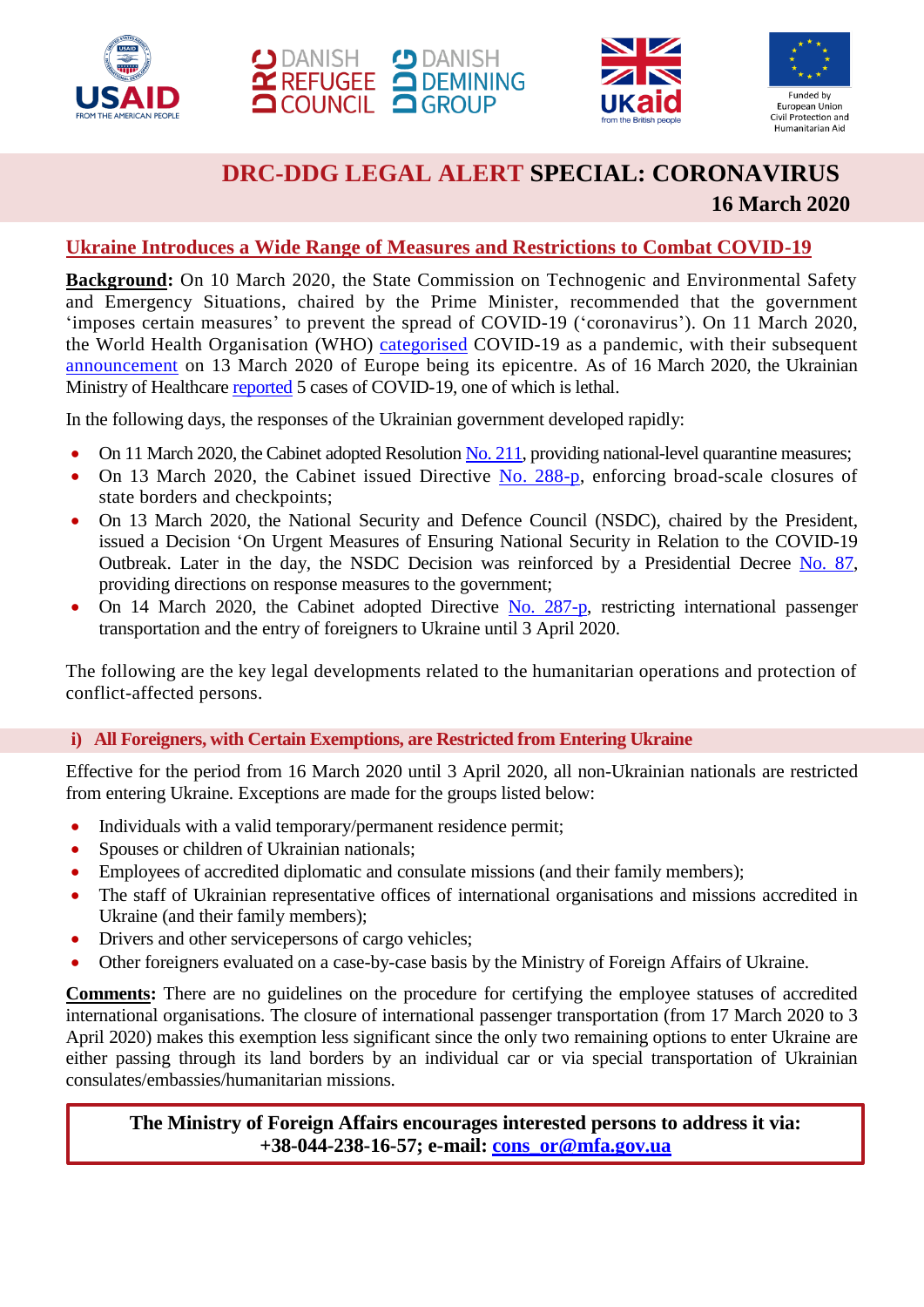

# **ii) All International Passenger Transportations Are Suspended**

From 17 March 2020 and until 3 April 2020, all international passenger transportations are restricted:

- Exceptions include humanitarian and diplomatic missions, fulfilment of Ukraine's international obligations, and transportation for the protection of Ukrainian national interests;
- Although international passenger transportation is not *per se* defined in the Cabinet Directive, this presumably includes commercial airlines, passenger ships, as well as inter-state passenger trains and buses. The restriction does not include private vehicles;
- Ukrainian nationals who will fail to return to Ukraine by 17 March 2020 can either enter the country with private cars or address the embassy/consulate in the country of their current whereabouts to request transportation to Ukraine;
- An interpretation of the Cabinet Directive suggests that only transports arriving in Ukraine are restricted. Practically, no restrictions are imposed on transports departing from Ukraine. Such transports, however, could face limitations of potentially similar restrictions imposed by destination countries.

# **iii) Restrictions Imposed at Entry-Exit Checkpoints (EECPs) in Luhansk and Donetsk Regions**

On 15 March 2020, the Joint Forces Operation (JFO) Commander issued Decree No. 207 'On Temporary Restrictions Regarding Movement Through the Contact Line'. The following restrictions are made effective from 16 March 2020 until 3 April 2020:

- Movement from non-government controlled areas (NGCA) to government-controlled areas (GCA) is permitted only for permanent residents of GCA. Note that internally displaced persons (IDPs), by definition, do **not** hold permanent residence registrations in GCA;
- Movement from GCA to NGCA is permitted only for individuals without a permanent residence registration in GCA (the rule applies both to foreigners and Ukrainian nationals);
- Any movement outside of the abovementioned is effectively restricted;
- The Decree requires to 'inform international humanitarian organisations about the closure within the contact line'. Practically, so far it does not result in closures of humanitarian operations at EECPs – rather, informing about limited regime of EECP functioning.

#### **Humanitarian Concerns:**

**Cancellation of IDP certificates and IDP pension suspension:** By Decree implication, IDPs commuting between NGCA and GCA will not be allowed to enter GCA. Unless addressed by a separate legal instrument, this may cause a wave of cancellations of IDP certificates and suspensions of pensions. IDP certificate can be cancelled if an IDP is out of the GCA of Ukraine for more than 60 days. Moreover, IDP pensioners have to pass periodic verification at banks (from 60 to 90 days, depending on certain factors) to maintain their pension payments. Legal consequences of cancellation of IDP certificate include:

- Cancellation of monthly IDP assistance;
- Cancellation of the right to free secondary legal aid;
- Cancellation of social assistances granted at GCA;
- Suspension of pension payments for IDP pensioners;
- Additional barriers for crossing EECPs after the restriction measures are lifted;
- Additional hurdles to access services in GCA;
- Risk of disqualification from queues for temporary/social housing and other housing programmes.

**Non-Access to services in GCA:** The inability to enter GCA for a prolonged period is likely to exacerbate protection concerns of a large group of NGCA residents. According to UNHCR's February 2020 Checkpoint Monitoring Data, NGCA residents cross to GCA for the following major purposes:

- Recovering pension (68%);
- Withdrawing cash (40%);
- Resolving documentation issues (17%);
- Shopping (14%);
- Postal services (3%);
- Education and medical treatment (2%).